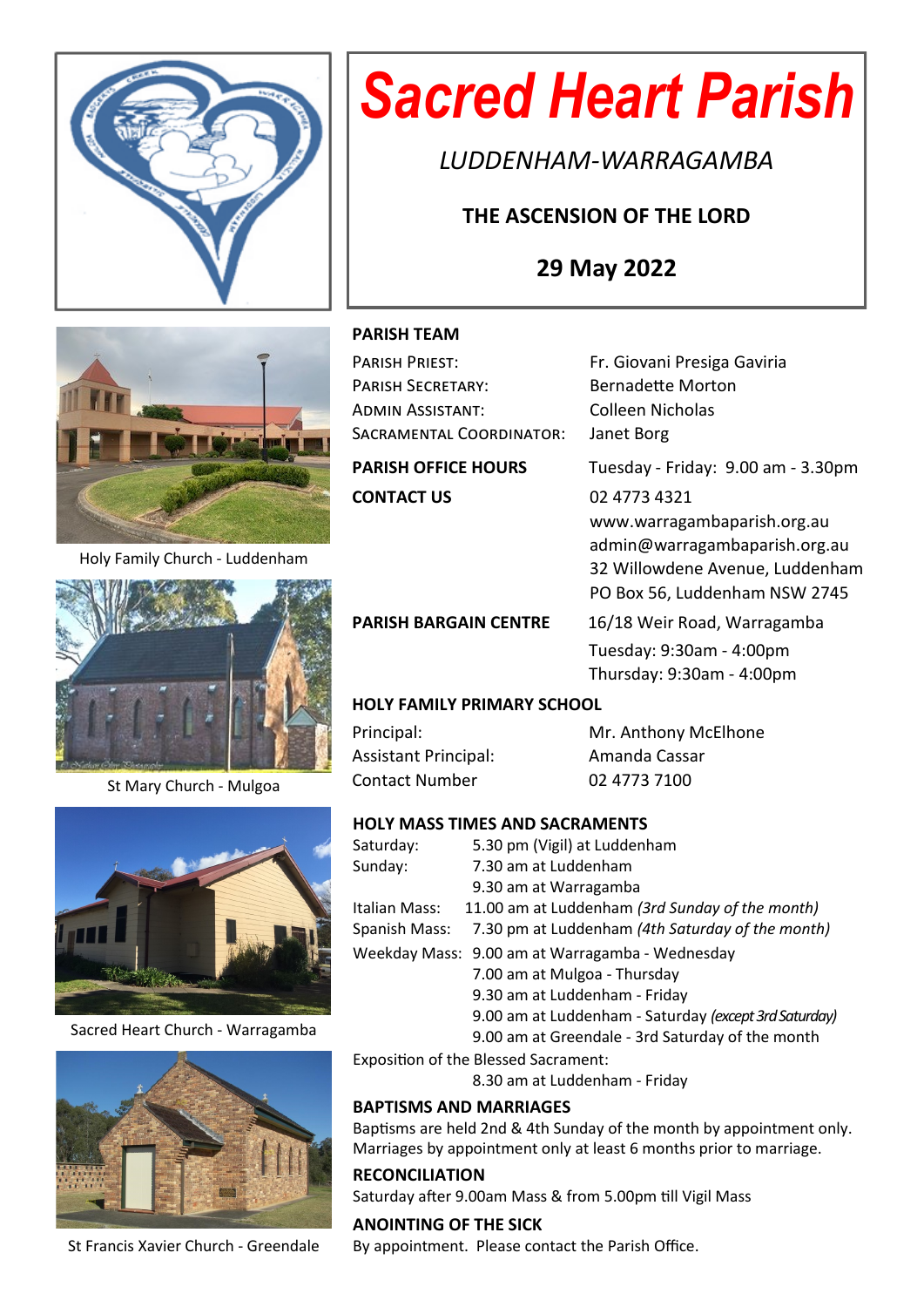

# **Please keep in your prayers Recently deceased:**

John Bartolo, Andy Leonello

### **Anniversaries:**

Anthony Refalo, Theresa Refalo, Mary Chircop, Pius Muscat, Laurie Buttigieg

# **Always remembered:**

Salvatore Lia, Theresa Lia, Mario Lia, Elizabeth Lia, Angelo Lia, Mary Lia, Horace Azzopardi, Carmen Azzopardi, Grace Tedesco, Gillian Attard, Giovanna Attard, Charles Attard, Mark Lia, Nicholas Saliba



Michael Pace, Rose Lopreiato, Lee Casaselli, Alison Megaritty, Therese Felli, Fr Chris Riley SDB, Francis Gatt, Emmanuel Bauso, Guillermo Delcastillo, Monica Muscat, Lucy Andaloro

# **WELCOME to SACRED HEART PARISH - Luddenham / Warragamba**

**If you are new to Sacred Heart Parish and would like to register as a parishioner or be placed in our mailing list please call the parish office.**

The Lord will return. The Ascension of Jesus, whereby he is glorified at the Father's right hand and made 'ruler of everything', does not signal his departure from our midst. It points rather to a new mode of presence that will endure 'until the end of the world.' In the meantime, it is our vocation, as his Church, to reveal him.

Prayer to the Holy Spirit Come, Holy Spirit, fill the hearts of your faithful, and enkindle in us the fire of your love. Send forth your Spirit and we shall be created, and you shall renew the face of the earth. Amen.

# **World Meeting of Families - 22 – 26 June 2022**

Every three years since 1994, the Church has celebrated the World Meeting of Families in a different city of the world. In 2022 the event will be hosted by the Diocese of Rome with Pope Francis leading special celebrations. However, the Holy Father has also asked that the World Meeting of Families be celebrated concurrently in every diocese of the world in 2022.

The idea is for families to gather locally in Parishes and/or Deaneries

# and explore and celebrate the theme of  *"Family love: a vocation and a path to holiness".*

Stay tuned for exciting opportunities to participate with the Diocese of Parramatta.

|                                                                | <b>THIS WEEKEND</b>                      |                                                |                             | <b>NEXT WEEKEND</b>                 |                                    |                                    |  |  |
|----------------------------------------------------------------|------------------------------------------|------------------------------------------------|-----------------------------|-------------------------------------|------------------------------------|------------------------------------|--|--|
|                                                                | <b>Vigil</b>                             | $7.30$ am                                      | $9.30$ am                   | <b>Vigil</b>                        | $7.30$ am                          | 9.30 am                            |  |  |
| <b>Minister of</b><br>the Altar                                | Michael Tolentino                        | Paul Rohan                                     | Colleen Nicholas            |                                     | Paul Rohan                         | <b>Tony Vella</b>                  |  |  |
| <b>Altar Servers</b>                                           | Ethan & Kian<br>Tolentino                | Elisa Camilleri                                |                             | Mikayla & Patrick<br>Camilleri      | Elisa Camilleri                    |                                    |  |  |
| <b>Ministers of</b><br>the Word                                | Jacqueline Genovese<br>Tenille Buttigieg | <b>Benedetta</b><br>Massignani<br>Terry Debono | Theresa Lia<br>John Cutajar | <b>Charles Massih</b><br>Janet Borg | Marta Jennings<br>Christian Pervan | Stephanie Marsh<br>Rosemaree Marsh |  |  |
| <b>Extraordinary</b><br><b>Minister of</b><br><b>Communion</b> | Josephine Grech                          | Moira Bryan                                    | Fiona Clarke                | Rose Gauci                          | Mary Powell                        | Mary Vella                         |  |  |
| Data Projector                                                 | Liana Corbo                              | Lilly Attard                                   | Theresa Lia                 | Help needed                         | Lilly Attard                       | Theresa Lia                        |  |  |
| <b>Housekeepers</b>                                            | <b>Esther Buttigieg and Rose Muscat</b>  |                                                |                             |                                     |                                    |                                    |  |  |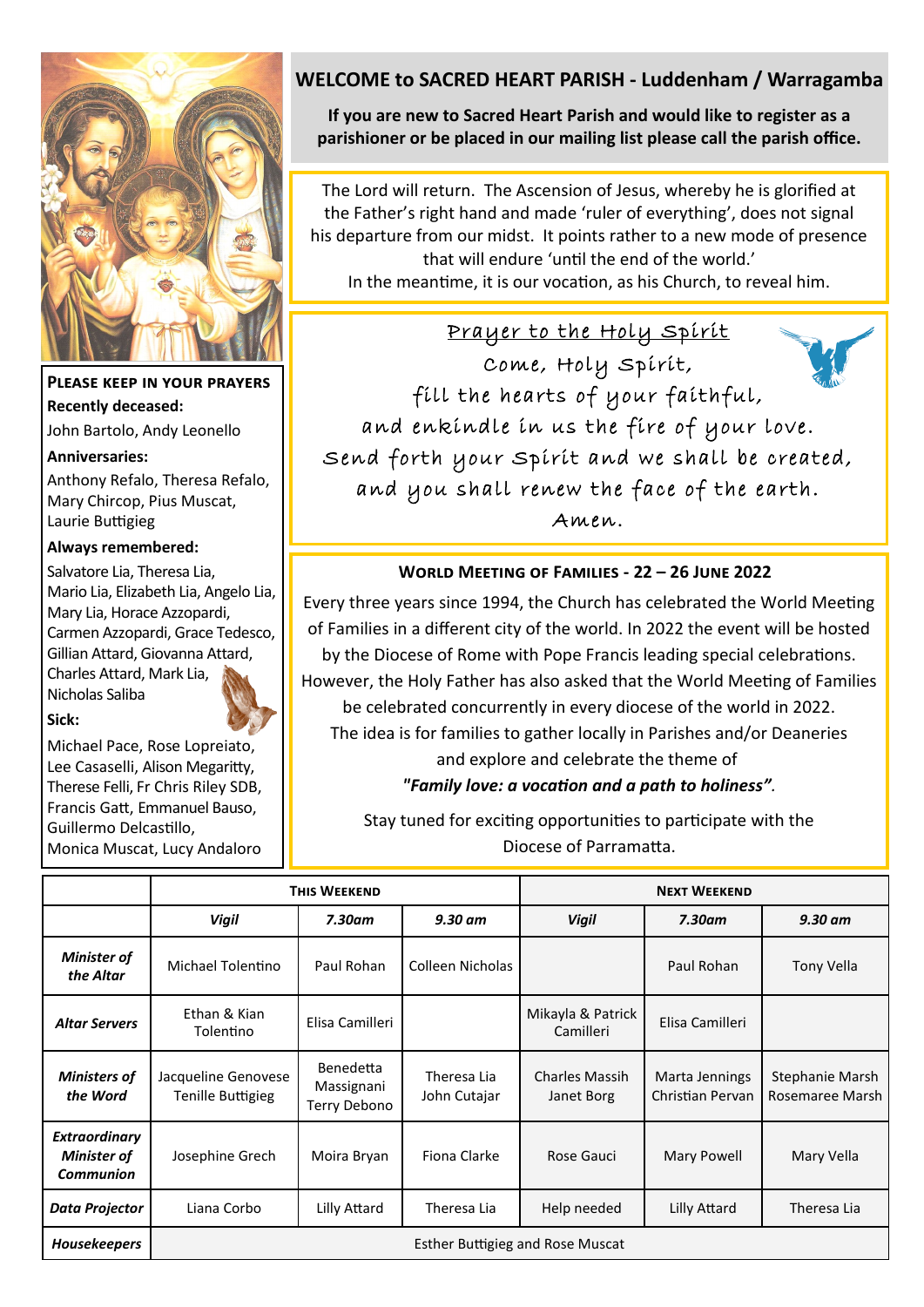# **PENTECOST CELEBRATIONS**

Please keep Saturday 4 June free to come celebrate the Feast of Pentecost together.

We hope to return to our annual multicultural Mass celebration we have had before Covid. This will be followed by a gathering in the Hall with a feast of food from the various cultures of our Parish.

We will be running a raffle to coincide with these festivities and which will be drawn on this night. Great prizes to be won. Tickets are on sale now. \$2.00 each or 3 for \$5.00 **Diocese of Parramatta Tribunal is open**

# **CATHOLIC CHARISMATIC RENEWAL PENTECOST SUNDAY**

The Catholic Charismatic Renewal NSW will be celebrating Pentecost Sunday on 5th June 2022 at OLQP Church Greystanes.

The theme is "We are one in the Spirit", with Prayer & Praise at 1.30pm followed by Mass celebrated by Fr. Brian Steele MGL and then Prayer Ministry concluding at 4.30pm.

Enquiries [email@ccrnsw.org.au](mailto:email@ccrnsw.org.au) or 0411 404 090 or 0431 778 476.

# **Marriage Preparation Courses in 2022**

Getting married in 2022? Let the Diocese of Parramatta help you prepare. Visit [www.parracatholic.org/pmp](http://www.parracatholic.org/pmp) to view weekend course dates, to book and pay. An online preparation called *SmartLoving* can also be booked via the website. For more information email [met@parracatholic.org](mailto:met@parracatholic.org) or phone Karin on 0403 305 431or Marisa on 0412 280 017

# **ST VINCENT PALLOTTI SCHOLARSHIP TRUST**

The St Vincent Pallotti Scholarship Trust offers scholarships to enable lay people to further their understanding and skills in leadership/ ministry or a specialised activity, such as promoting faith enhancement, social justice and pastoral care. More information and Applications Forms are available on our website [https://pallottine.org.au/scholarships/st](https://pallottine.org.au/scholarships/st-vincent-pallotti-scholar-shipfor-lay-ministry.html)[vincent](https://pallottine.org.au/scholarships/st-vincent-pallotti-scholar-shipfor-lay-ministry.html)-pallotti-scholar-shipfor-lay[ministry.html.](https://pallottine.org.au/scholarships/st-vincent-pallotti-scholar-shipfor-lay-ministry.html) Applications close 29 July 2022.

The Tribunal of the Catholic Church in the Diocese of Parramatta remains open and committed to assisting anyone with enquiries regarding marriage annulments. Interviews are being conducted via telephone and Zoom in response to COVID-19. Please contact the Tribunal office on (02) 8838 3480 or email [tribunal@parracatholic.org.](mailto:tribunal@parracatholic.org)

# **Bishop's Good Shepherd Appeal for our Holy Spirit Seminarians in Harris Park**

Our Holy Spirit Seminary in Harris Park is carrying out its mission to prepare men who have been called by God to be good shepherds and beacons of Christ's light. Will you be their extended formation community and support seminarians on their important spiritual journey to be formed as priests after the heart of Christ? Please give generously to the Bishop's Good Shepherd Appeal at **yourcatholicfoundation.org.au/appeal**. **Thank you for accompanying our seminarians on their journeys.**

### **St Vincent de Paul - Winter Appeal 2022**

# *Can you help Vinnies assist families in difficulties with food and simple needs?*

*Our long term food supplies and toiletries have depleted. Along with Coles money vouchers we try to give individuals and families some emergency food along with simple needs like soap and toothpaste so that they don't have to use the vouchers for those personal needs rather than fresh food supplies. These collection supplies etc., go only to individuals and families in the local area of: Warragamba, Luddenham, Bringelly, Greendale, Silverdale, Wallacia & Mulgoa*

*For a list of current needs please check bulletin board in the foyer.*

Please place donations in the boxes provided in the foyer of Luddenham and Warragamba churches. All items can be donated from Saturday 28<sup>th</sup> May till Monday 27<sup>th</sup> June. Blessings and thanks in advance for your help with this appeal and those of the past.